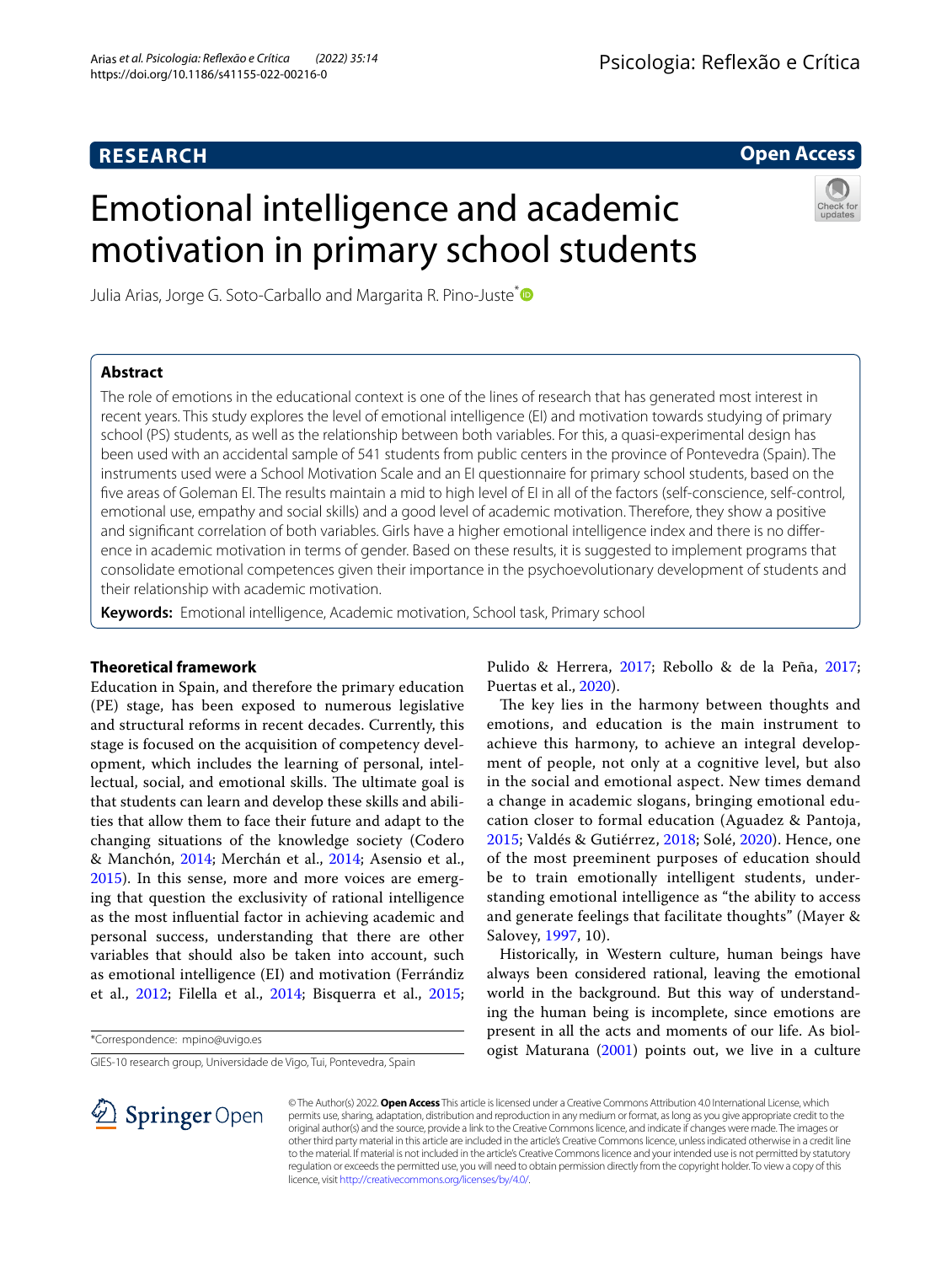that devalues emotions in favour of reason. By defning the human being as a rational being, we do not realize that there is no human action without an emotion that grounds it as such and makes it possible as an act.

One of the most forceful critics of the traditional model of conceiving intelligence was Gardner [\(1983](#page-8-8)). In his work Frames of Mind he questions the famous "IQ", or "intellectual quotient", invented by Binet in 1905, since it measures only two of the eight intelligences we possess, linguistic and logical-mathematical intelligence, and reformulates the concept of intelligence through the theory of multiple intelligences, which establishes that we possess diferent types of intelligence and each one is relatively independent of the others.

For Gardner [\(1983](#page-8-8)), intelligence is a genetic potential that has to be developed by education and that manifests itself in eight diferent felds: linguistic, logical-mathematical, spatial, kinesthetic-bodily, musical, natural-ecological, intrapersonal, interpersonal. Intrapersonal refers to the emotional life of each person, the knowledge of their feelings, the management of their emotions, and the ability to direct their own behavior. The interpersonal is built on the ability to establish good relationships between people, to understand others, to understand their moods, temperaments, intentions, etc.

The first publications that appeared on emotions and the importance of learning to know and regulate them, made many statements about the positive infuence of EI in the classroom. The only drawback was that all these assertions were not supported by empirical data showing that EI skills and competencies had real and positive repercussions in the school and personal life of students (Extremera & Fernández-Berrocal, [2004\)](#page-7-6).

Since the 1990s, numerous studies have shown that our feelings and emotions infuence our thoughts. Both in the feld of psychology (Mayer & Salovey, [1990;](#page-8-9) Goleman, [1996](#page-8-10); Fernández-Berrocal et al., [2004;](#page-7-7) Bar-On, [2006](#page-7-8); Mayer et al., [2008;](#page-8-11) Filella et al., [2014](#page-7-3)) as well as important biologically based works (Hamann et al., [2020;](#page-8-12) Sánchez & Román, [2004\)](#page-8-13), developed with the help of new technologies (functional magnetic resonance imaging or positron emission tomography-PET), made possible great scientifc advances in the feld of afective neuroscience and more specifcally in the feld of EI (Trujillo & Rivas, [2005](#page-8-14); Punset, [2010](#page-8-15)). Therefore, the concept of EI is acquiring, over the years, a solid scientifc basis. In this sense, a short excerpt from Goleman ([1996](#page-8-10), 67) states that:

*"Te existing connections between the amygdala (and the limbic structures related to it) and the neocortex constitute the center of gravity of the existing struggles and cooperation treaties between the heart and the head, between thoughts and feel-*

# ings. This neural pathway would explain why emo*tion is so fundamental to efective thinking, both to make intelligent decisions and to enable us to think clearly".*

We have to clarify here the contradictions between the explanations of neuroscientists and educators or social scientists. For the former in general, emotions appear caused by needs of the organism triggered internally or by external events. Therefore, the social and environmental environment is only an external trigger of emotion. To understand it, it is not necessary to analyze the external triggers but rather what happens in the brain (Damasio, [2018\)](#page-7-9).

From the feld of social sciences, there are currently two main models of EI, the "skills model" (Mayer & Salovey, [1990,](#page-8-9) [1997\)](#page-8-6), which bases the EI construct on emotional information processing skills, and the "mixed model" (Goleman, [1996](#page-8-10)), which combines emotional skills with personality traits such as self-esteem, persistence, optimism, frustration tolerance or selfmotivation (García-Fernández & Giménez-Mas, [2010](#page-7-10); Fernández-Berrocal et al., [2012\)](#page-7-11). In our country, the latter is the most widespread model due to the publishing success of Goleman's bestseller (Fernández-Berrocal & Extremera, [2005](#page-7-12)).

The other variable that we are going to analyze in this study is motivation, we can defne it as a multidimensional process (formed by biological, cultural, social, learning and cognitive aspects), which is based on the existence of a motive or reason that drives a subject to initiate, develop, and complete a behavior (Burón, [2006](#page-7-13)). However, it should be borne in mind that, faced with the same situation, each person does not respond or motivate in the same way, which leads us to deduce that there are diferent types of motivation. Ryan and Deci's model ([2000\)](#page-8-16) distinguishes between intrinsic motivation, where the subject considers the action interesting and satisfying in itself; extrinsic motivation, external to the individual, where the reason for acting is some consequence (gaining a reward or avoiding punishment); and demotivation or a state of absence of motivation.

Intrinsic motivation constitutes one of the psychoeducational factors most involved in school learning and can be considered as the key piece of deep and lasting learning (Barrientos, [2011](#page-7-14); Camacho-Miñano & Del Campo, [2015](#page-7-15); Morilla-García & García-Jurado, [2019\)](#page-8-17). If students are motivated, if they are interested in understanding what they are studying and acquiring the knowledge and skills, they concentrate more on what they are doing, persist in the search for solutions to the problems they encounter and devote more time and effort than students who lack adequate motivation.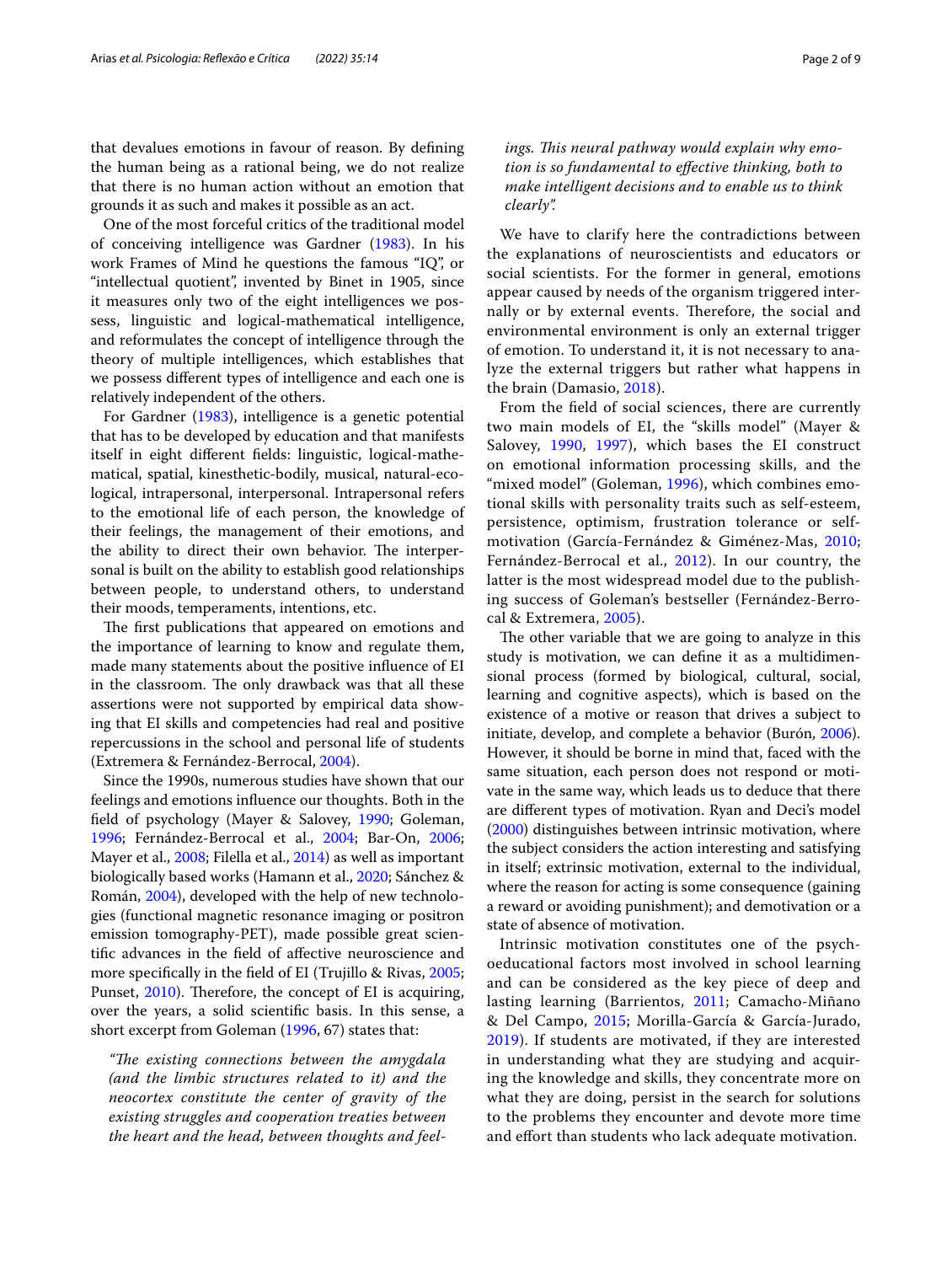These studies attempt to explore the reasons why primary and secondary school students are involved in academic tasks or, on the contrary, show a lack of interest in them. Most of the studies agree that extrinsic motivations are the most prevalent (a better job in the future, grades, rewards, avoidance of punishment, or encouragement from signifcant people). While intrinsic motivations (learning new things and enjoying activities) occur to a lesser extent. We must bear in mind that motivation is afected by learning experiences and is not a fxed quality of the individual (Tohidi & Jabbari, [2012\)](#page-8-20). In addition, a strong and positive relationship has been established between emotional intelligence and motivation especially if this extrinsic motivation and amotivation (Sontakke, [2016](#page-8-21); Usán & Salavera, [2018](#page-8-19)); although studies in the context of Primary Education are scarce (Ferrándiz et al., [2012](#page-7-2); Clarke et al., [2014\)](#page-7-19). Most of them have been conducted with samples of middle school and university students (Durán et al., [2006;](#page-7-20) Domínguez-Alonso et al., [2016](#page-7-21); Lomelí-Parga et al., [2016;](#page-8-22) Usán & Salavera, [2018\)](#page-8-19). There are also some related to specifc felds such as music, language teaching or physical education (López, [2013](#page-8-23); Conde & Almagro, [2013;](#page-7-22) Cera et al., [2015](#page-7-23); González-Peiteado et al., [2016](#page-8-24); Fierro Suero et al., [2019](#page-7-24)).

Regarding the diferences in emotional intelligence by gender and age, there is still an important controversy since in some studies women manage emotions better (Extremera et al., [2006;](#page-7-25) Billings et al., [2014](#page-7-26); Rebollo & de la Peña, [2017\)](#page-8-2), while other studies have shown that children seem to have a higher EI in some constructs (Filella et al., [2014;](#page-7-3) Petrides, [2016](#page-8-25)). Regarding age, it seems that as the individual gets older, their emotional control improves (Karma & Maliha, [2005](#page-8-26); Pulido & Herrera, [2017](#page-8-1); Rebollo & de la Peña, [2017](#page-8-2)).

There is also controversy regarding the differences in academic motivation by gender and age. Girls tend to have higher academic motivation than boys and there are no diferences with respect to age (Marumo et al., [2019](#page-8-27)). But there are multiple diferences according to the motivational factors (intrinsic or extrinsic) that are evaluated (Cerezo & Casanova, [2004;](#page-7-27) Torrano & Soria, [2017](#page-8-28); Pino-Juste et al., [2021](#page-8-29)). Women obtain higher scores in educational aspirations, expectations and goals (Delgado et al., [2010](#page-7-28); Ramudo et al., [2017\)](#page-8-30). However, boys often attribute successes to internal causes while failure is attributed to external causes (Smith et al., [2002\)](#page-8-31). In addition, the age groups where the studies are carried out tend to have a small range and are concentrated in a specifc population (childhood, adolescence, university student).

# **Method**

This research used a quasi-experimental design from an interpretive approach (Hernández et al., [2006](#page-8-32)). It is not, therefore, a random selection of participants, but rather we work with groups already accidentally constituted. Moreover, there is no manipulation of variables and there are no control groups. This approach uses data analysis to answer research questions and test previously established hypotheses, and relies on numerical measurement and statistics to establish patterns of behavior in a population.

The objectives of this research focus on (a) identifying the level of school motivation and EI of PE students; (b) analyzing the correlation between the constructs EI and motivation to study and task performance of PE students; and (c) establishing the association between these constructs and the independent variables (gender, grade, and age).

Based on these objectives, the following hypotheses were proposed: (a) PE students have a good level of EI and a high degree of school motivation; (b) there is a high relationship between EI and school motivation; (c) the level of EI is higher in girls; (d) girls have greater school motivation; (e) 6th grade students have a higher level of motivation than 5th grade students; and (f) EI and school motivation levels increase as age increases.

# **Participants**

The sample is made up of 541 students in 5th and 6th grades of Primary Education, belonging to several public schools in the province of Pontevedra (Spain), aged between 10 and 12 years, of whom 270 are boys and 271 girls, 51.2% in 5th grade and 48.8% in 6th grade; therefore, it is a very homogeneous sample in terms of gender and grade.

# **Instruments**

Taking into account that this is a study with a quantitative methodology, we used standardized questionnaires for data collection. A scale to measure the level of EI by Chiriboga and Franco [\(2001\)](#page-7-29), based on Goleman's ([1996](#page-8-10)) fve areas of EI: self-awareness, self-control, self-motivation or emotional achievement, empathy, and social skill and the school motivation scale by Barrientos ([2011\)](#page-7-14) to quantify motivation towards study and the execution of school tasks.

To test the reliability of the questionnaires used in this study, the internal consistency of each of them was calculated by means of Cronbach's Alpha. The coefficient obtained in the Chiriboga and Franco ([2001](#page-7-29)) test, which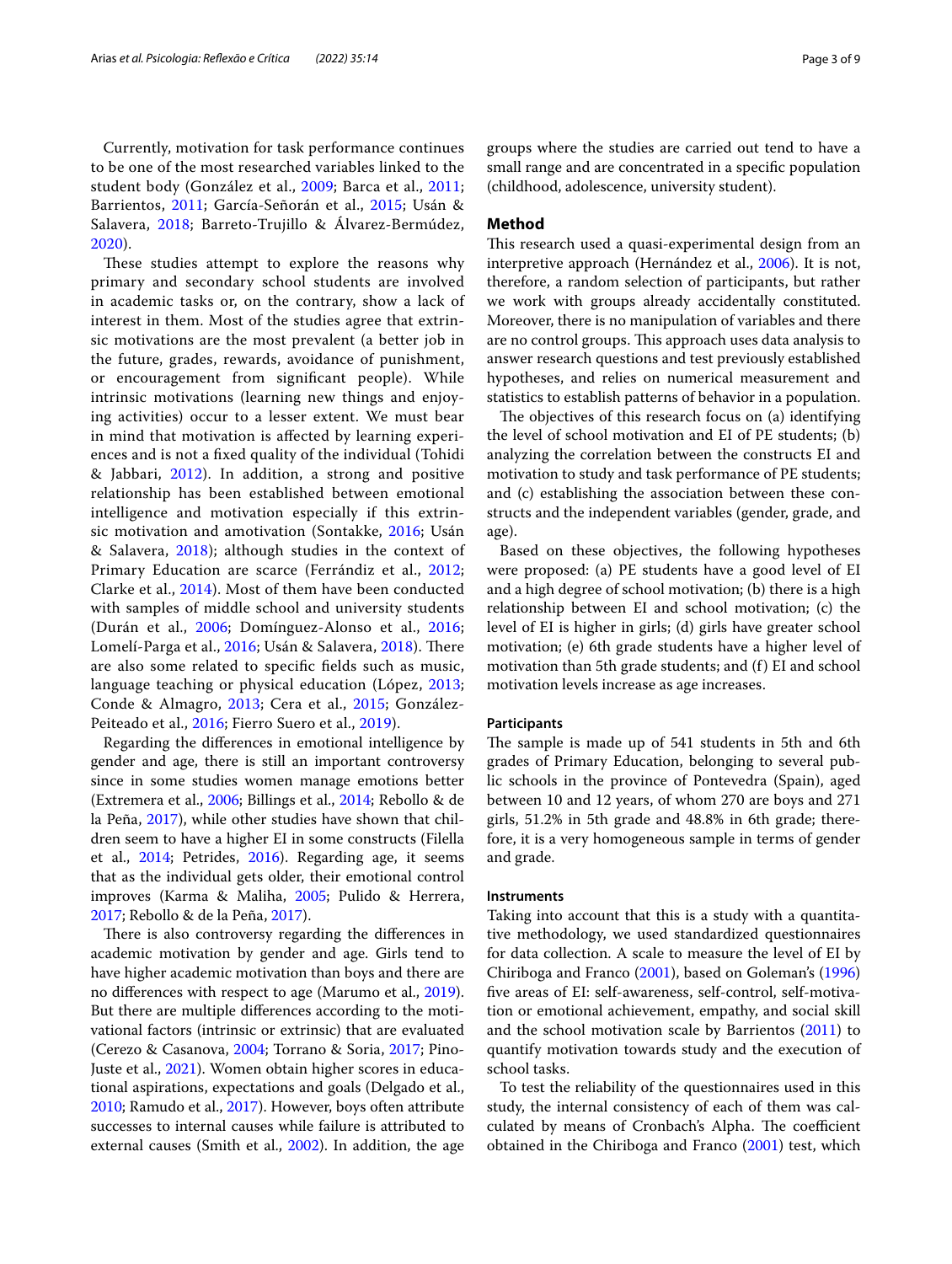consists of 60 items, is .871 and in the School Motivation Scale of Barrientos [\(2011\)](#page-7-14) (SMS), which consists of 18 items, is .806. Thus, according to the recommendations of George and Mallery ([2003](#page-8-33)), the reliability of these scales is very high ( $> 0.8$ ).

## **Procedure**

To initiate the data collection procedure, the management team and the guidance department were contacted in order to explain the purpose and scope of this research and to request their collaboration and participation. After their consent, the families were informed of the research study by means of a circular letter from the center, in which they were asked for permission to apply the questionnaires. All the questionnaires were completed by the same researcher in the presence of the teacher of each classroom. The explanatory instructions for completing the questionnaires were the same in all classrooms. We also provided information about our research work and clarifed doubts so that they could complete the instrument without difficulty. We insisted on the anonymity of the answers and that they should be answered as rigorously and seriously as possible, reading all the items carefully.

It is worth mentioning the receptiveness of all students, teachers, and families who were asked to collaborate. Confidentiality was scrupulously respected. The questionnaires were anonymous, so the identity of the students was always protected. The only personal data requested were age, grade and sex. Regarding the ethical aspects of the research, it was carried out following the deontological standards recognized by the Declaration of Helsinki (review Fortaleza-Brazil, October 2013) and in accordance with the EEC Good Clinical Practice Recommendations (document 111/3976/88 of July 1990) and the current legal regulations governing research.

# **Data analysis**

In order to decide on the statistics to be used in the data analysis, normality tests were calculated for the SMS and the EI test. The Kolmogorov-Smirnov contrast statistic for the School Motivation variable takes the value of .054, so it does not allow us to reject the null hypothesis of normality for significance levels below .195. The same occurs with the variable EI; in this case, the value of the contrast statistic is .035, for signifcance levels below .162, which also represents an indication of normality of the population (Table [1\)](#page-3-0).

Therefore, the descriptive statistics of central tendency (mean) and dispersion (standard deviation) of each of the study variables are used for data analysis. Bivariate correlations are also analyzed using Pearson's correlation coefficient between the study variables (EI and school

## <span id="page-3-0"></span>**Table 1** Normality of the motivation scale and EI test

|            | Kolmogorov-Smirnov |     |      |  |  |  |
|------------|--------------------|-----|------|--|--|--|
|            | <b>Statistics</b>  | N   | Sig. |  |  |  |
| <b>SMS</b> | .054               | 541 | .195 |  |  |  |
| FI         | .035               | 541 | .162 |  |  |  |

*SMS* School motivation scale, *IE* Emotional intelligence

#### <span id="page-3-1"></span>**Table 2** Descriptive statistics

 $\overline{a}$ 

|        | Mean    | SD      |
|--------|---------|---------|
| 2.00   | 1.50    | .306    |
| 36.00  | 26.40   | 4.681   |
| 36.00  | 23.72   | 4.654   |
| 36.00  | 27.53   | 4.880   |
| 36.00  | 26.56   | 4.704   |
| 36.00  | 28.01   | 4.846   |
| 178.00 | 132.22  | 19.047  |
|        | Mínimum | Máximum |

motivation). In the case of EI, we take into account the diferent components or factors that make it up, to see which have a higher correlation with each other, how each factor correlates with total EI and which has a higher correlation with school motivation. In addition, Student's *t*-means diference and ANOVA statistics were used to establish the association between the independent and dependent variables.

The SPSS statistical analysis software, version 26.0, was used for data analysis. We used a signifcance level of .05.

# **Results**

The descriptive statistics that we obtained for each of the variables in the sample are shown in Table [2.](#page-3-1) According to these data we can say that the mean of school motivation is 1.5, with a minimum value of 0.39 and a maximum value of 2.00. The mean of total EI is 132.22, the minimum value of this variable is 51.00 and the maximum value is 178.00. We can also extract that the EI factor with the highest mean value is social ability ( $\bar{x} = 28.02$ ), followed by emotional achievement ( $\bar{x} = 27.54$ ), empathy  $(\bar{x} = 26.56)$ , and self-awareness  $(\bar{x} = 26.40)$ ; the EI factor with the lowest mean value is self-control ( $\bar{x} = 23.73$ ). The minimum value of each of the EI components or factors is 6 and the maximum is 36.

According to the correlation table (Table [3](#page-4-0)), we can see that all are signifcant (less than .05) and positive, i.e., direct (as one increases, so does the other). Moreover, in general, we can affirm that there are medium–high correlations between the variables studied. Among the EI components, the highest correlation is between "empathy"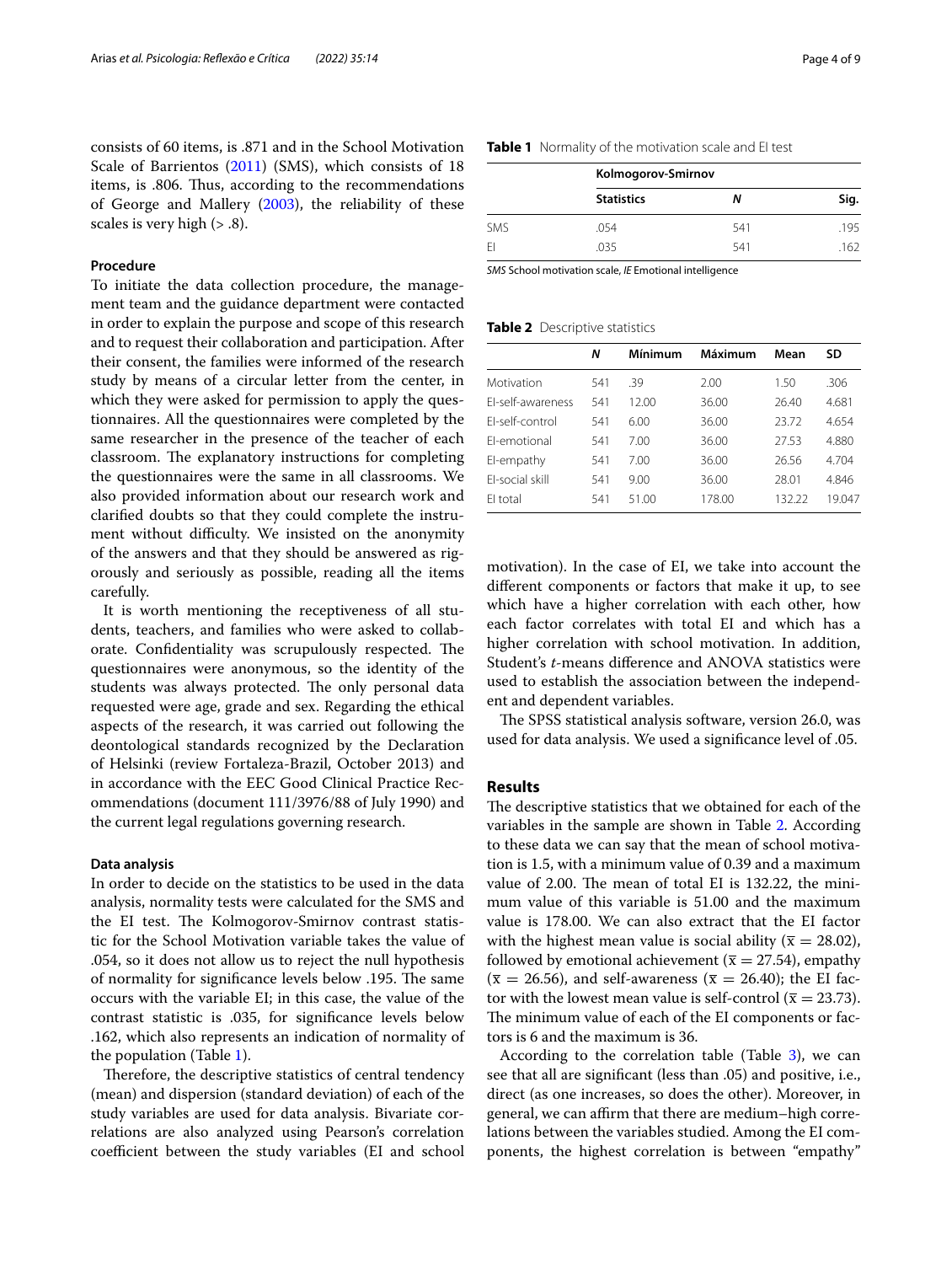|               | MOT.          | AWAR.                     | CONT.         | EMOT.       | EMP.          | S-SKILL             |
|---------------|---------------|---------------------------|---------------|-------------|---------------|---------------------|
| AWAR.         |               |                           |               |             |               |                     |
| $\mathbf{r}$  | .786 $(3)$    |                           |               |             |               |                     |
| Sig.          | .000          |                           |               |             |               |                     |
| CONT.         |               |                           |               |             |               |                     |
| $\mathcal{L}$ | .612 $(^a)$   | .644 $($ <sup>a</sup> $)$ |               |             |               |                     |
| Sig.          | .000          | .000                      |               |             |               |                     |
| EMOT.         |               |                           |               |             |               |                     |
| $\mathbf{r}$  | .848 $(3)$    | .780 $(^{a})$             | .762 $(3)$    |             |               |                     |
| Sig.          | .000          | .000                      | .000          |             |               |                     |
| EMP.          |               |                           |               |             |               |                     |
| $\mathbf{r}$  | .567 $(^a)$   | .698 $(^{a})$             | .492 $(^{a})$ | .627 $(^a)$ |               |                     |
| Sig.          | .000          | .000                      | .000          | .000        |               |                     |
| S-SKILL       |               |                           |               |             |               |                     |
| $\mathsf{r}$  | .650 $(^{a})$ | .582 $(3)$                | .564 $(^{a})$ | .652 $(^a)$ | .835 $(3)$    |                     |
| Sig.          | .000          | .000                      | .000          | .000        | .000          |                     |
| EI-TOT        |               |                           |               |             |               |                     |
| $\mathcal{L}$ | .857 $(3)$    | .823 $(^a)$               | .783 $(3)$    | .854 $(^a)$ | .806 $(^{a})$ | .818 <sup>(a)</sup> |
| Sig.          | .000          | .000                      | .000          | .000        | .000          | .000                |

<span id="page-4-0"></span>**Table 3** Results of Pearson's correlations between the different factors ( $N = 541$ )

*MOT* School motivation, *AWAR* Self-awareness, *CONT* Self-control, *EMOT* Emotional exploitation, *EMP* Empathy, *H-SOC* Social skills, *IE-TOT* Total emotional intelligence <sup>a</sup> The correlation is significant

and "social skills"  $(r = .835)$ . In contrast, the lowest correlations are between "self-control" and "empathy" and between "self-control" and "social skills"; (*r* = .492) and  $(r = .564)$ , respectively. If we look at the correlations between the diferent components of EI with "total EI", we observe that they present a really high magnitude. The highest of these is the one found between "total EI" and "emotional achievement" or "self-motivation" (*r* = .854), if we are talking about intrapersonal EI; and the correlation between "total EI" and "social ability" (*r* = .818), if we are referring to interpersonal EI. But closely followed by the other factors that make up EI, "self-awareness"  $(r = .823)$ ; "self-control"  $(r = .783)$ , and "empathy"  $(r = .923)$ .806). Finally, we observe that the correlation between "school motivation" and "total EI" is  $(r = .857)$ , which is a high correlation between the two main variables of the research.

With regard to the association between the gender variable and school motivation, there are no signifcant differences between boys and girls ( $t = -1.029$ ,  $p =$  $.304 > .05$ ).

However, we can observe diferences with respect to the EI variable (Table [4](#page-4-1)). If we look at "total EI", we see that there are signifcant diferences between the means, being higher for girls (*t* = − 2.980, *p* = .003 < .05). If we analyze the results by EI components, we can confrm that in "self-control" there are no signifcant diferences

<span id="page-4-1"></span>

|                              |  | <b>Table 4</b> Student's t results for the association between gender |  |
|------------------------------|--|-----------------------------------------------------------------------|--|
| and the different El factors |  |                                                                       |  |

| Dependent<br>variables | Gender N |     | Mean t |                            | Sig. (bilateral) |
|------------------------|----------|-----|--------|----------------------------|------------------|
| El self-awareness      | Child    |     |        | $270$ $25.92$ $-2.385$ 017 |                  |
|                        | Girl     | 271 | 26.88  |                            |                  |
| FI self-control        | Child    | 270 |        | $23.388 - 1.752$           | .080             |
|                        | Girl     | 271 | 24.08  |                            |                  |
| FI emotional           | Child    | 270 | 26.98  | $-2.662.008$               |                  |
|                        | Girl     | 271 | 28.09  |                            |                  |
| El empathy             | Child    | 270 | 26.01  | $-2.762$ 006               |                  |
|                        | Girl     | 271 | 27.121 |                            |                  |
| El social skill        | Child    | 270 | 27.52  | $-2.406$ 016               |                  |
|                        | Girl     | 271 | 28.52  |                            |                  |
| El total               | Child    | 270 |        | $129.79 - 2.980$           | .003             |
|                        | Girl     | 271 | 134.64 |                            |                  |

in terms of gender ( $t = -1.752$ ;  $p = .08 > .05$ ). The other EI components "self-awareness", "self-motivation", "empathy", and "social skills" show signifcant diferences in favor of girls. In this table we can see that the greatest differences occur in "empathy" and in "emotional achievement or self-motivation".

As for the relationship between the EI variable and the course variable, there are no signifcant diferences between the 5th and 6th grades ( $t = .102$ ,  $p = .919 > .05$ ). The same occurs with respect to the association between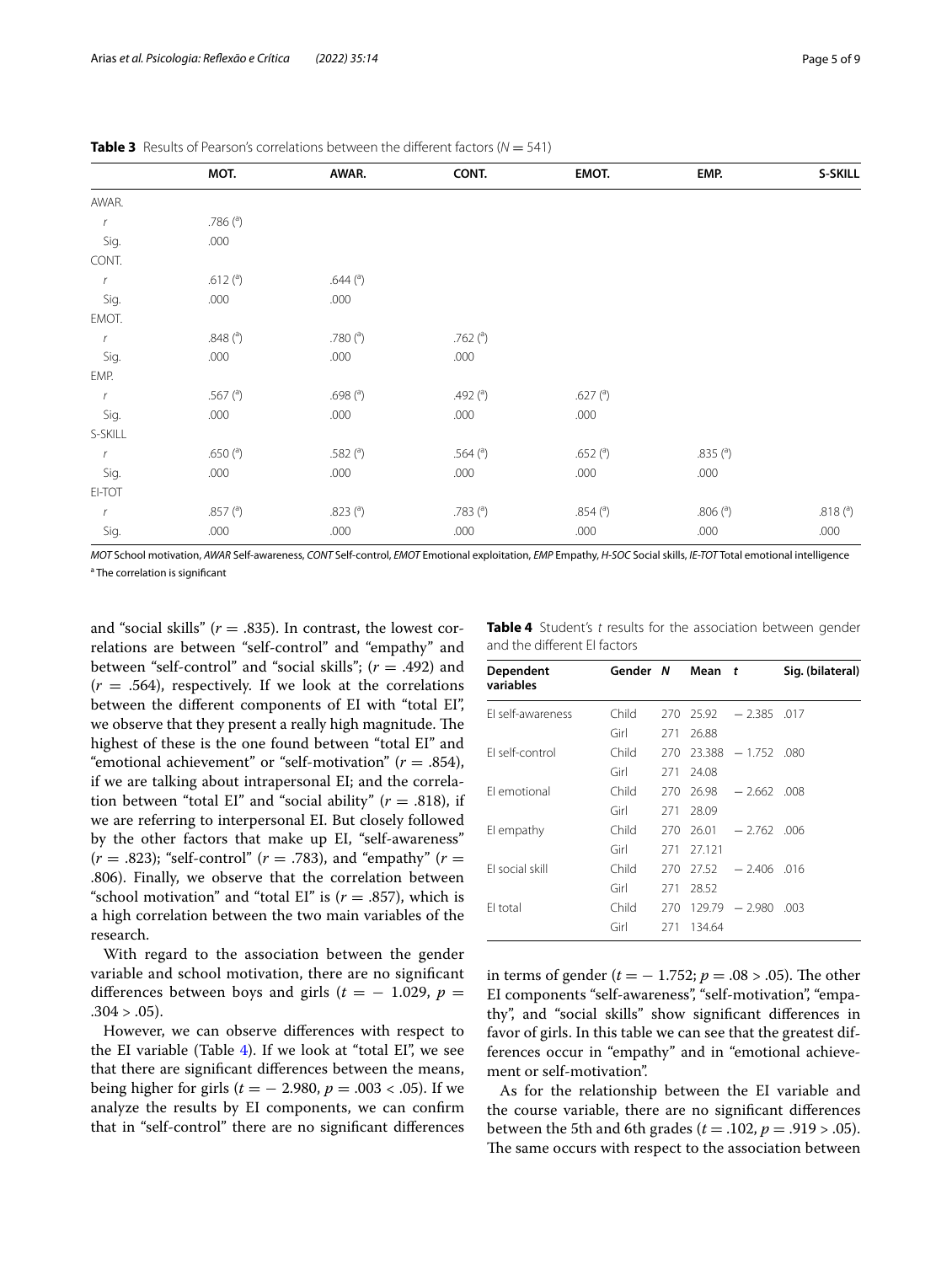the course variable and school motivation ( $t = .326$ ,  $p =$  $.745 > .05$ ).

To complete the previous results, we analyzed the interaction of the variables EI and school motivation with age as a nominal variable. In Table [5](#page-5-0), we observe that there are signifcant inter-group diferences between students in group 1 (10 years) and group 3 (12 years), (*p*  $= .012 < .05$ ) and between students in group 2 (11 years) and group 3 (12 years),  $(p=.035 < .05)$ , with the level of motivation being higher in younger children.

In the same way, we analyzed the variable EI as a function of age. We observed that there are indeed signifcant diferences between the group of children in group 1 (10 years) and group 3 (12 years), since  $p = .017 < .05$ ; and between the students in group 2 (11 years) and group 3 (12 years), whose bilateral significance is  $p = .024 < .05$ .

## **Discussion and conclusions**

According to the results obtained, we can consider that PE students have a good motivational level and a medium-high level of EI.

As for the EI components, they present higher mean in those referring to social skills, emotional achievement, empathy and self-awareness, and slightly lower in the self-control factor.

In view of the results obtained, we can also affirm that there is a high degree of correlation between the main variables of the EI study and school motivation. Therefore, these results support our main working hypothesis and we can confrm that students with high levels of EI are more motivated to study and perform school tasks. There is not abundant scientific evidence on this relationship in primary school children. However, in some works (Ferrándiz et al., [2012;](#page-7-2) Conde & Almagro, [2013](#page-7-22); López, [2013](#page-8-23); Cera et al., [2015;](#page-7-23) Domínguez-Alonso et al., [2016](#page-7-21); Usán & Salavera, [2018\)](#page-8-19), carried out with samples of Secondary School or Conservatory of Music students, it can be seen that the correlation between EI and school motivation is signifcant, although in a more modest way than in our study.

We can also say that the results obtained verify positive and high correlations between the factors that make up EI, as well as between each of them and total EI. So they coincide with the studies of other authors (Ferrándiz et al., [2012;](#page-7-2) López, [2013;](#page-8-23) Lomelí-Parga et al., [2016](#page-8-22); Domínguez-Alonso et al., [2016;](#page-7-21) Pulido & Herrera, [2017](#page-8-1); Usán & Salavera, [2018](#page-8-19); Broc, [2019\)](#page-7-30), who interpret EI as a management process of multiple factors that act together complementing and converging in the same direction. That is, students with greater EI capacity are more skilled in emotional perception, understanding and regulation, which allows them to put into practice emotional harnessing, empathy, and social skills.

Regarding the interaction of the gender variable with school motivation, we have to say that there are no significant diferences between the means of boys and girls, so our research hypothesis, which considered girls to have a higher level of academic motivation than boys, is not fulflled. However, in the case of EI, we can observe statistically signifcant diferences between the male and female genders in favor of the latter. Therefore, we can conclude that, according to this study, PD girls show a better management of emotional competencies than boys, thus fulflling our hypothesis.

The gender differences evidenced in this work are also observed in other research conducted in child, pre-adolescent or adolescent populations (Ogundokun & Adeyemo, [2010;](#page-8-34) DiPrete & Jennings, [2012;](#page-7-31) Billings et al., [2014](#page-7-26); Pulido & Herrera, [2017](#page-8-1); Rebollo & de la Peña, [2017](#page-8-2)). However, in other studies consulted, diferences are found in favor of women, in the so-called social competencies or interpersonal intelligence, while men present better results in intrapersonal intelligence (Soriano & Osorio, [2008](#page-8-35); Ferrándiz et al., [2012](#page-7-2); Filella et al., [2014](#page-7-3)). In this sense, most authors agree that other variables such as age and personal circumstances should be examined before concluding that gender is a determinant in people's EI.

With respect to grade level, the results show that there are no signifcant diferences in the levels of motivation

| V.I                    | Factor                | N   | Mean    | F     | Sig. | <b>Bonferroni</b>             |
|------------------------|-----------------------|-----|---------|-------|------|-------------------------------|
| Motivation             | $1(10 \text{ years})$ | 246 | 1.5198  | 4.306 | .014 | 10 years $-12$ years $= .012$ |
|                        | $2(11 \text{ years})$ | 275 | 1.5028  |       |      | 11 years-12 years = $.035$    |
|                        | 3 (12 years)          | 20  | .3196   |       |      |                               |
|                        | Total                 | 541 | 1.5043  |       |      |                               |
| Emotional intelligence | $1(10 \text{ years})$ | 246 | 132.562 | 3.905 | .025 | 10 years-12 years = .017      |
|                        | $2(11 \text{ years})$ | 275 | 132.557 |       |      | 11 years-12 years = $.024$    |
|                        | 3 (12 years)          | 20  | 123.950 |       |      |                               |
|                        | Total                 | 541 | 132.227 |       |      |                               |

<span id="page-5-0"></span>**Table 5** Results of ANOVA between the different age groups and the Bonferroni post hoc test for school motivation and EI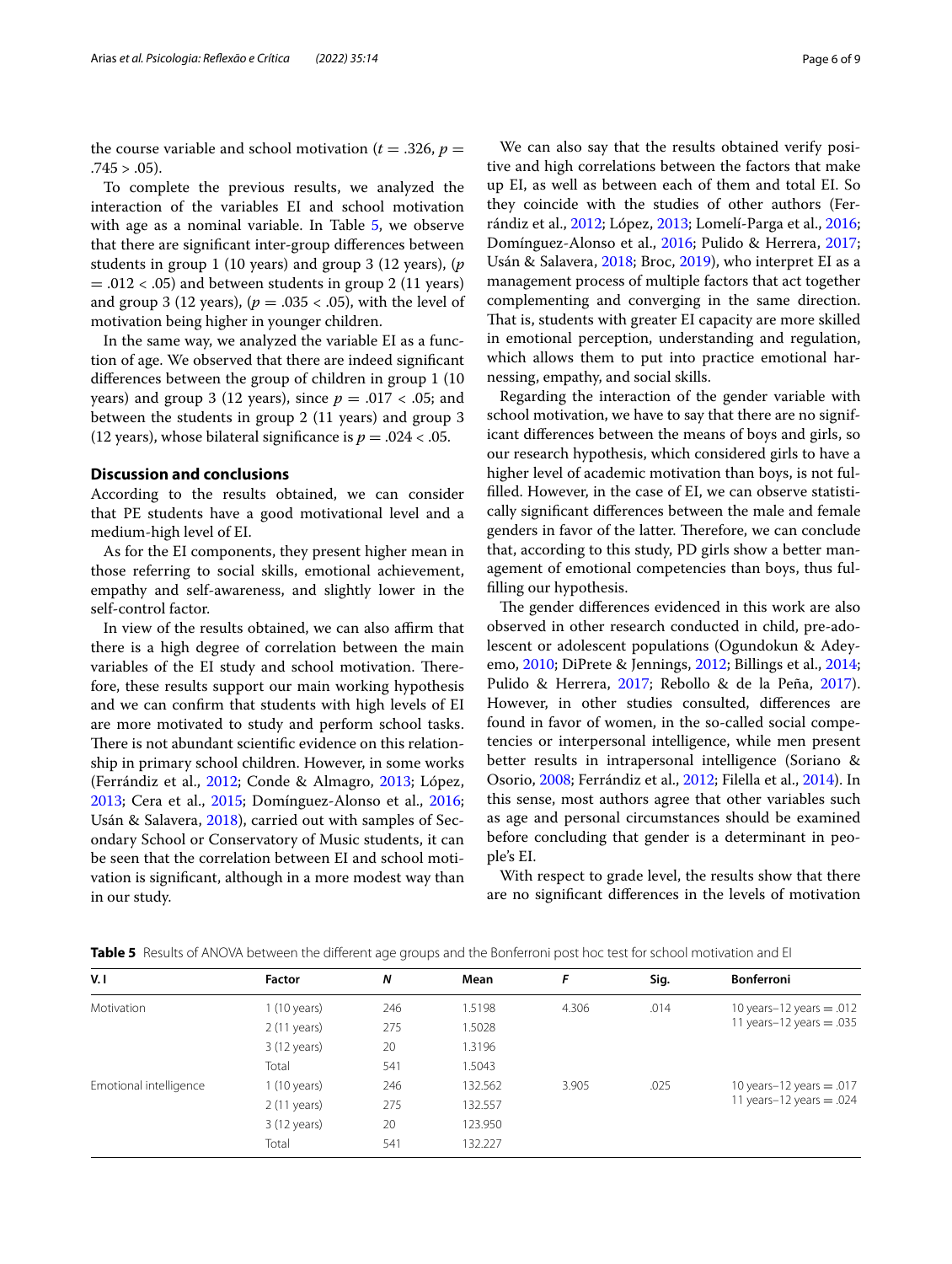and EI between students in the 5th and 6th grades. Therefore, our research hypothesis, which predicted better results in the last year of PD, is not fulflled.

However, if we take into account the interaction of age on the EI and school motivation variables, we observe a lower mean of school motivation and EI in 12-year-old students compared to 10- and 11-year-old students (who have very similar means). In our case, it is necessary to take into account that these diferences may be due to the fact that these are repeating students who have lower mean levels of motivation and EI. In order to obtain conclusive information on the infuence of age, we should have a sufficient age range to allow us to make comparisons. Therefore, it would be interesting to extend the age range of the participants in future research, such as the frst years of secondary school, which would allow us to consolidate these results.

Although it is true that in some studies it is observed that as the age of the participant's increases, the results show a signifcant decrease in the scores on the EI scale (Karma & Maliha, [2005](#page-8-26); Ferrando, [2006](#page-7-32)). According to Ferrándiz et al. ([2012](#page-7-2)), it can be interpreted as meaning that the younger ones do not have as much need to apply their abilities or skills in the emotional and social area, since they are linked to the family context, which normally protects and regulates them. It is as they grow up and discover new contexts that they go through a period of tension that produces feelings of confusion and low levels of self-confdence that can lead to low levels of EI. Other studies, however, coincide in stating that a progressive increase is observed in the EI levels as age and cognitive development advance (Aguadez & Pantoja, [2015](#page-7-5); Pulido & Herrera, [2017;](#page-8-1) Rebollo & de la Peña, [2017](#page-8-2)).

Therefore, we can conclude that emotional intelligence infuences motivation towards school tasks and both in the academic performance of the student body (Ogundokun & Adeyemo, [2010;](#page-8-34) Mavroveli & Sánchez-Ruiz, [2011;](#page-8-36) Qualter et al., [2012](#page-8-37); Fernandez et al., [2012](#page-7-33); Kumar et al., [2013;](#page-8-38) Essays, [2013;](#page-7-34) Lomelí-Parga et al., [2016;](#page-8-22) Sontakke, [2016](#page-8-21); Usán & Salavera, [2018;](#page-8-19) Broc, [2019\)](#page-7-30). Spain is one of the EU countries with the highest number of early school leavers and our school performance rates in international tests are not too satisfactory in terms of the resources allocated to education (OECD, [2019\)](#page-8-39). We consider, based on the results of this research, that establishing EI programs at early ages in schools can contribute to the improvement of social and personal skills that allow students to know themselves better, regulate their emotions and abilities, as well as maintain motivation towards school work. We should, therefore, be committed to the curricular integration of EI in the PE stage. The treatment of EI from

the Tutorial Action Plans or from the diferent areas of knowledge should serve us as a starting point for this integration (Rebollo & de la Peña, [2017](#page-8-2); Usán & Salavera, [2018;](#page-8-19) Broc, [2019\)](#page-7-30).

We have to take into account that cognition and emotion act in the same area of the brain, therefore, teaching how to manage emotions means that girls and boys will be more motivated to learn. The objective is to favor the development of emotional competencies, through their explicit integration into the didactic program. In other words, educating for life, bringing the school closer to daily life. Emotional competences are not acquired if they are not worked directly in the classroom through the key competences and the diferent tasks and activities. If we propose tasks that awaken the interest and curiosity of students, that allow them to develop creativity and critical and refective thinking, that challenge them, that are carried out in a cooperative way and with the support of information and communication technologies, we are getting students emotionally involved in learning. This model of education contributes to the integral formation of students, allowing them to acquire the necessary skills and tools to face the challenges of the twenty-frst century.

## **Limitations of the study**

There are reasons to be cautious about generalizing the results obtained in this study. Although the sample is sufficiently large, the use of a cross-sectional and quantitative design may bias the results obtained. It is necessary to continue conducting future research that will allow us to endorse these results in diferent cultural contexts and, as we have already suggested, broadening the age range. In addition, it would be important to design longitudinal studies to determine the evolution of EI and school motivation, as well as the possible interaction of the variables studied with repercussions on the school and personal life of students, and qualitative studies to establish consolidated scientifc evidence on this topic. Nevertheless, we consider that the results of this research work may be indicative of the tendency of PE students' thinking and perception of EI and motivation to study and perform school tasks.

#### **Acknowledgements**

The authors thank Mr. Pedro Jorge for his help in the translation and correction of the English version. To our colleagues in RED-IS (Red Educativa Docente-Innovar en Sociedad) for their critical comments to this study and support.

#### **Authors' contributions**

J.A., J.S, and M.P. conceived and designed the study, analyzed the data, and wrote the paper. All authors have read and agreed to the published version of the manuscript.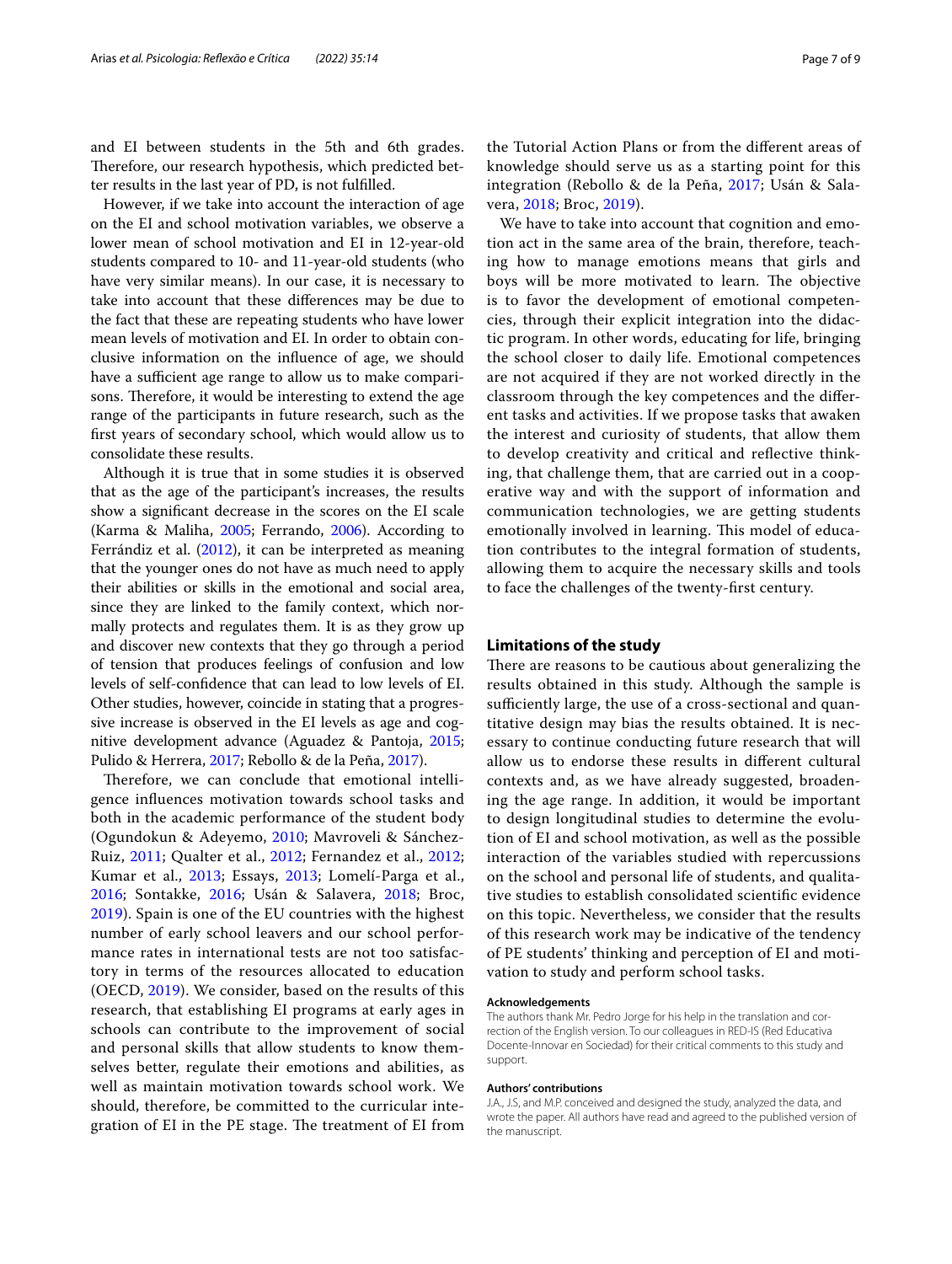#### **Authors' information**

Julia Arias Rodríguez is a primary school teacher. BA Degree in Elementary Education, University of Vigo, 2017.

Dr. Jorge Soto holds a PhD in Educational Sciences and Professor at the University of Vigo. PhD at the University of Santiago de Compostela, 2003. Senior Lecturer at Vigo University since 1999. Her publications and research interests focus on the education in values and technologies of the education. Dr. Margarita Pino Juste holds a PhD in Educational Sciences and Professor at the University of Vigo. Ph D. at the University of Santiago de Compostela, 1996. Headmaster of a Special Education School, 1989. Vice-Director of a Crafts School Workshop, 1992. Her publications and research interests focus on the felds of social education, needs analysis and teacher training.

## **Availability of data and materials**

Data sharing is not applicable to this article.

## **Declarations**

#### **Competing interests**

The authors declare that they have no competing interests.

Received: 21 May 2021 Accepted: 26 April 2022 Published online: 27 May 2022

#### **References**

- <span id="page-7-5"></span>Aguadez, M. C., & Pantoja, M. J. (2015). Innovar desde un proyecto educativo de inteligencia emocional en Primaria. *Tendencias pedagógicas*, *26*, 69–88.
- <span id="page-7-1"></span>Asensio, I. I., Ruiz, C., & Castro, M. (2015). Formación de maestros e investigación educativa: la percepción de los estudiantes de Grado en la Universidad Complutense de Madrid. *Tendencias pedagógicas*, *25*, 217–236.
- <span id="page-7-16"></span>Barca, A., Peralbo, M., Porto, A., Marcos, J. L., & Brenlla, J. C. (2011). Metas académicas del alumnado de Educación Secundaria Obligatoria (ESO) y Bachillerato con alto y bajo rendimiento escolar. *Revista de Educación*, *354*, 341–368.
- <span id="page-7-8"></span>Bar-On, R. (2006). The Bar-On Model of Emotional-Social Intelligence (ESI). *Psicothema*, *18*, 13–25.
- <span id="page-7-18"></span>Barreto-Trujillo, F. J., & Álvarez-Bermúdez, J. (2020). Las dimensiones de la motivación de logro y su infuencia en rendimiento académico de estudiantes de preparatoria. *Enseñanza e Investigación en psicología, 2*(1), 73–83.
- <span id="page-7-14"></span>Barrientos, L. L. (2011). *Motivación escolar y rendimiento académico en alumnos del cuarto año de secundaria de una institución educativa estatal de Ventanilla (Tesis doctoral)*. Lima: Universidad de San Ignacio de Loyola.
- <span id="page-7-26"></span>Billings, C., Downey, L. A., Lomas, J. E., Lloyd, J., & Stough, C. (2014). Emotional Intelligence and scholastic achievement in pre-adolescent children. *Personality and Individual Diferences*, *65*, 14–18. [https://doi.org/10.1016/j.](https://doi.org/10.1016/j.paid.2014.01.017) [paid.2014.01.017.](https://doi.org/10.1016/j.paid.2014.01.017)
- <span id="page-7-4"></span>Bisquerra, R., Pérez, J. C., & García, E. (2015). *Inteligencia emocional en educación*. Madrid: Síntesis.
- <span id="page-7-30"></span>Broc, M. A. (2019). Inteligencia emocional y rendimiento académico en alumnos de Educación Secundaria Obligatoria. *Red de información educativa*, *3*(1), 75–92.<https://doi.org/10.5944/reop.vol.30.num.1.2019.25195>.
- <span id="page-7-13"></span>Burón, J. (2006). *Motivación y aprendizaje*. Bilbao: Ediciones Mensajero.
- <span id="page-7-15"></span>Camacho-Miñano, M. M., & Del Campo, C. (2015). Impacto de la motivación intrínseca en el rendimiento académico a través de trabajos voluntarios: Un análisis empírico. *Revista complutense de la educación*, *26*(1), 67–80. [https://doi.org/10.5209/rev\\_RCED.2015.v26.n1.42581](https://doi.org/10.5209/rev_RCED.2015.v26.n1.42581).
- <span id="page-7-23"></span>Cera, E., Almagro, B. J., Conde, C., & Sáenz-López, P. (2015). Inteligencia emocional y motivación en educación física en secundaria. *Retos: nuevas tendencias en educación física, deporte y recreación*, *27*, 8–13. [https://doi.](https://doi.org/10.47197/retos.v0i27.34336) [org/10.47197/retos.v0i27.34336.](https://doi.org/10.47197/retos.v0i27.34336)
- <span id="page-7-27"></span>Cerezo, M. T., & Casanova, P. F. (2004). Diferencias de género en la motivación académica de los alumnos de educación secundaria obligatoria. *Revista Electrónica de Investigación Psicoeducativa*, *2*(1), 97–112.
- <span id="page-7-29"></span>Chiriboga, R. D., & Franco, J. E. (2001). Test de Valoración de la Inteligencia Emocional en niños. *Revista Andina de Medicina Familiar*, *9*(1), 34–38.
- <span id="page-7-19"></span>Clarke, A. M., Bunting, B., & Barry, M. M. (2014). Evaluating the implementa‑ tion of a school-based emotional well-being programme: A cluster

randomized controlled trial of Zippy's Friends for children in disadvantaged primary schools. *Health Education Research*, *29*(5), 786–798. [https://](https://doi.org/10.1093/her/cyu047) [doi.org/10.1093/her/cyu047.](https://doi.org/10.1093/her/cyu047)

- <span id="page-7-0"></span>Codero, J. M., & Manchón, C. (2014). Factores explicativos del rendimiento en educación primaria: un análisis a partir de TIMSS 2011. *Estudios Sobre Educación*, *27*, 9–35. [https://doi.org/10.15581/004.27.9-35.](https://doi.org/10.15581/004.27.9-35)
- <span id="page-7-22"></span>Conde, C., & Almagro, B. J. (2013). Estrategias para desarrollar la inteligencia emocional y la motivación en el alumnado de Educación Física. *Revista de Educación, Motricidad e Investigacion*, *1*, 212–220. [https://doi.org/10.](https://doi.org/10.33776/remo.v0i1.226) [33776/remo.v0i1.226](https://doi.org/10.33776/remo.v0i1.226)
- <span id="page-7-28"></span><span id="page-7-9"></span>Damasio, A. (2018). *The strange order of Things*. Nueva York: Penguin Books. Delgado, B., Inglés, C. J., García-Fernández, J. M., Castejón, J. L., & Valle, A. (2010). Diferencias de género y curso en metas académicas en alumnos de Educación Secundaria Obligatoria. *Revista Española de Pedagogía*, *245*, 67–84.
- <span id="page-7-31"></span>DiPrete, T. A., & Jennings, J. L. (2012). Social and behavioral skills and the gender gap in early educational achievement. *Social Science Research*, *41*(1), 1–15. [https://doi.org/10.1016/j.ssresearch.2011.09.001.](https://doi.org/10.1016/j.ssresearch.2011.09.001)
- <span id="page-7-21"></span>Domínguez-Alonso, J., Domínguez-Rodríguez, V., López-Pérez, E., & Rod‑ ríguez-González, M. M. (2016). Motivación e inteligencia emocional en estudiantes de Educación Secundaria Obligatoria. *Revista de estudios e investigación en Psicología y Educación*, *3*(2), 94–101. [https://doi.org/10.](https://doi.org/10.17979/reipe.2016.3.2.1801) [17979/reipe.2016.3.2.1801.](https://doi.org/10.17979/reipe.2016.3.2.1801)
- <span id="page-7-20"></span>Durán, A., Extremera, N., Rey, L., Fernández-Berrocal, P., & Montalbán, F. M. (2006). Predicting Academic burnout and engagement in educational settings: assesing the incremental validity of perceived emotional intelligence beyond perceived stress and general self-efficacy. *Psicothema*, 18, 158–164.
- <span id="page-7-34"></span>Essays, U.K (2013). Emotional intelligence academic achievement motivation among adolescents education essay. [https://www.ukessays.com/essays/](https://www.ukessays.com/essays/education/emotional-intelligence-academic-achievement-motivation-among-adolescents-education-essay.php?cref=1) [education/emotional-intelligence-academic-achievement-motivation](https://www.ukessays.com/essays/education/emotional-intelligence-academic-achievement-motivation-among-adolescents-education-essay.php?cref=1) [among-adolescents-education-essay.php?cref](https://www.ukessays.com/essays/education/emotional-intelligence-academic-achievement-motivation-among-adolescents-education-essay.php?cref=1)=1. Accessed 25 Oct 2020.
- <span id="page-7-6"></span>Extremera, N., & Fernández-Berrocal, P. (2004). El papel de la inteligencia emocional en el alumnado: evidencias empíricas. *Revista electrónica de investigación educativa*, *6*(2), 1–17. <https://doi.org/10.35362/rie3334005>.
- <span id="page-7-25"></span>Extremera, N., Fernandez-Berrocal, P., & Salovey, P. (2006). Spanish version of the Mayer-Salovey-Caruso emotional intelligence test (MSCEIT). Version 2.0: Reliabilities, age and gender diferences. *Psicothema*, *18*, 42e48.
- <span id="page-7-33"></span>Fernandez, R., Salamonson, Y., & Grifths, R. (2012). Emotional intelligence as a predictor of academic performance in frst-year accelerated graduate entry nursing students. *Journal of Clinical Nursing*, *21*(23-24), 3485–3492. [https://doi.org/10.1111/j.1365-2702.2012.04199.x.](https://doi.org/10.1111/j.1365-2702.2012.04199.x)
- <span id="page-7-11"></span>Fernández-Berrocal, P., Berrios-Martos, M. P., Extremera, N., & Augusto, J. M. (2012). Inteligencia emocional: 22 años de avances empíricos. *Behavioral Psychology / Psicología Conductual*, *20*(1), 5–13.
- <span id="page-7-12"></span>Fernández-Berrocal, P., & Extremera, N. (2005). La inteligencia emocional y la educación de las emociones desde el modelo de Mayer y Salovey. *Revista Interuniversitaria de formación del profesorado*, *19*(3), 63–93.
- <span id="page-7-7"></span>Fernández-Berrocal, P., Extremera, N., & Ramos, N. (2004). Validity and reliability of the Spanish modifed version on the Trait Meta-Mood Scale. *Psychological Reports*, *94*, 751–755. [https://doi.org/10.2466/pr0.94.3.751-755.](https://doi.org/10.2466/pr0.94.3.751-755)
- <span id="page-7-2"></span>Ferrándiz, C., Hernández, D., Bermejo, R., Ferrando, M., & Sáinz, M. (2012). Social and Emotional Intelligence in Childhood and Adolescence: Spanish Validation of a Measurement Instrument. *Revista de Psicodidáctica*, *17*(2), 309–338.<https://doi.org/10.1387/RevPsicodidact.2814>.
- <span id="page-7-32"></span>Ferrando, M. (2006). *Creatividad e inteligencia emocional: Un estudio empírico con alumnos de altas habilidades (Tesis doctoral)*. Murcia: Servicio de Publi‑ caciones de la Universidad de Murcia.
- <span id="page-7-24"></span>Fierro Suero, S., Almagro, B. J., & Sáenz-López Buñuel, P. (2019). Necesidades psicológicas, motivación e inteligencia emocional en Educación Física. *Revista Electrónica Interuniversitaria De Formación Del Profesorado*, *22*(2), 167–186.<https://doi.org/10.6018/reifop.22.2.345241>.
- <span id="page-7-3"></span>Filella, G., Pérez, N., Agulló, M. J., & Oriol, X. (2014). Resultados de la aplicación de un programa de educación emocional en Educación Primaria. *Estudios Sobre Educación*, *26*, 125–147. <https://doi.org/10.15581/004.26.125-147>.
- <span id="page-7-10"></span>García-Fernández, M., & Giménez-Mas, S. I. (2010). La inteligencia emocional y sus principales modelos: propuesta de un modelo integrador. *Espiral. Cuadernos del Profesorado*, *3*(6), 43–52. [https://doi.org/10.25115/ecp.](https://doi.org/10.25115/ecp.v3i6.909) [v3i6.909.](https://doi.org/10.25115/ecp.v3i6.909)
- <span id="page-7-17"></span>García-Señorán, M. M., González, S. G., & Soto, J. G. (2015). Estudio exploratorio de intereses y motivación para la ejecución de tareas en alumnado de